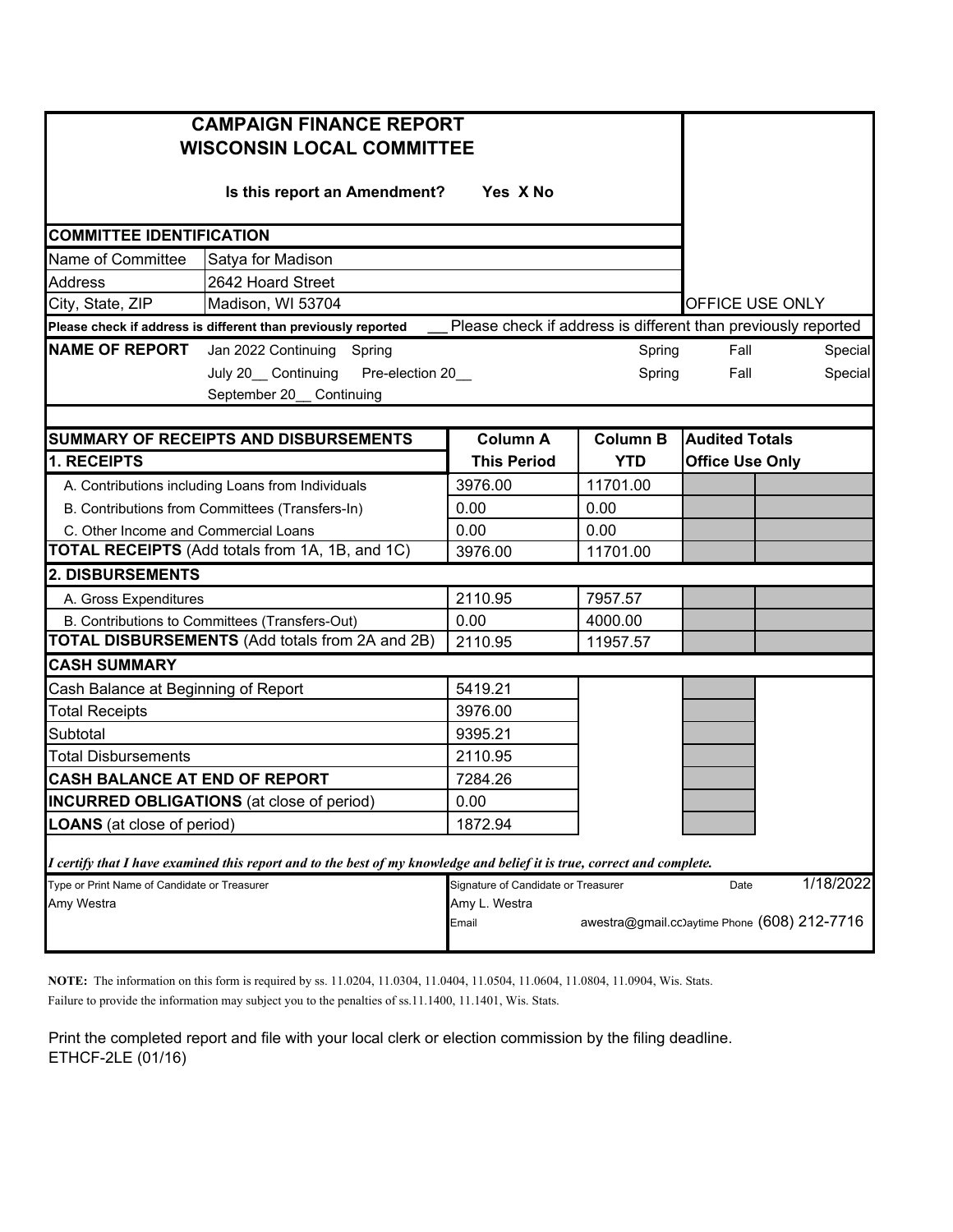## SCHEDULE 1-A**Contributions Including Loans from Individuals**

| <b>IN-KIND</b> | <b>CONDUIT</b> | <b>DATE</b>    | <b>LAST</b>           | <b>FIRST</b> | <b>ADDRESS</b>             | <b>CITY</b>      | <b>ST</b> | <b>ZIP</b> | <b>OCCUPATION</b>          | <b>AMOUNT</b> | <b>YTD</b> | <b>COMMENTS</b> |
|----------------|----------------|----------------|-----------------------|--------------|----------------------------|------------------|-----------|------------|----------------------------|---------------|------------|-----------------|
|                |                | 10/8/202       |                       |              |                            |                  |           |            |                            |               |            |                 |
|                |                |                | aceto                 | harry        | 411 Willow Ave             | Ithaca           | <b>NY</b> | 14850      |                            | 25.00         | 25.00      |                 |
|                |                | 12/6/202       |                       |              |                            |                  |           |            | Consensus                  |               |            |                 |
|                |                |                | Adams                 | Joshua       | 511 Cliff St               | Ithaca           | <b>NY</b> | 14850      | <b>Builder</b>             | 1000.00       | 1000.00    |                 |
|                |                | 12/6/202       |                       | Susan        | 1522 Almo Ave              | Madison          | WI        | 53704      |                            | 50.00         | 50.00      |                 |
|                |                | 10/8/202       | Agee                  |              | 3528 Atwood Ave            |                  |           |            |                            |               |            |                 |
|                |                |                | <b>Benishek-Clark</b> | Anne         | Apt 100                    | Madison          | WI        | 53714      |                            | 25.00         | 25.00      |                 |
|                |                | 10/7/202       |                       |              |                            |                  |           |            |                            |               |            |                 |
|                |                |                | Boardman              | Charles      | 1422 Chandler St           | Madison          | WI        | 53711      |                            | 5.00          | 25.00      |                 |
|                |                | 10/9/202       |                       |              |                            |                  |           |            |                            |               |            |                 |
|                |                |                | Braunginn             | Stephen      | 1021 Friar Ln              | Madison          | WI        | 53711      |                            | 25.00         | 25.00      |                 |
|                |                | 10/7/202       |                       |              | 45 Del Mesa                |                  |           |            |                            |               |            |                 |
|                |                |                | <b>Dickerman</b>      | Alexandra    | Carmel                     | Carmel           | CA        | 93923      |                            | 25.00         | 50.00      |                 |
|                |                | 10/7/202       |                       |              |                            | Chippewa         |           |            |                            |               |            |                 |
|                |                |                | Dixon Jr.             | Daniel -DJ   | 156 Michael St             | Falls            | WI        | 54729      |                            | 10.00         | 10.00      |                 |
|                |                |                |                       |              | 309 W Johnson St           |                  |           |            |                            |               |            |                 |
|                |                | 7/5/2021       | Gobel                 | Thomas       | Apt 930                    | Madison          | WI        | 53703      |                            | 25.00         | 125.00     |                 |
|                |                | 12/13/20       |                       |              | 10629 Garden               | Spring           |           |            |                            |               |            |                 |
|                |                | 21             | Goicoechea            | Andrea       | Way                        | Valley           | CA        | 91978      |                            | 100.00        | 100.00     |                 |
|                |                | 12/22/20       |                       |              |                            |                  |           |            |                            |               |            |                 |
|                |                | 21             | Hahn                  | Sophie       | 1130 Shattuck Ave Berkeley |                  | CA        | 94707      |                            | 100.00        | 100.00     |                 |
|                |                | 12/14/20       |                       |              |                            |                  |           |            |                            |               |            |                 |
|                |                | 21             | Harris                | John         | 415 Forest Ave             | Oak Park         | IL        | 60302      |                            | 10.00         | 10.00      |                 |
|                |                | 12/14/20<br>21 | Harris                | Lisa         | 53175 Oakton Dr            | South Bend       | IN        | 46635      |                            | 25.00         | 25.00      |                 |
|                |                | 12/6/202       |                       |              |                            |                  |           |            |                            |               |            |                 |
|                |                |                | Hester                | Karen        | 2111 Kendall Ave           | Madison          | WI        | 53726      |                            | 25.00         | 25.00      |                 |
|                |                | 10/7/202       |                       |              | 1321 Ellis Hollow          |                  |           |            |                            |               |            |                 |
|                |                |                | Kellner-Rogers        | Jill         | Rd                         | Ithaca           | <b>NY</b> | 14850      |                            | 25.00         | 50.00      |                 |
|                |                | 10/9/202       |                       |              | 3534 Stonebridge           |                  |           |            |                            |               |            |                 |
|                |                |                | Kingsbury             | John         | Dr                         | Madison          | WI        | 53719      |                            | 100.00        | 100.00     |                 |
|                |                | 10/9/202       |                       |              | 125 N Hamilton St          |                  |           |            |                            |               |            |                 |
|                |                |                | Kolar                 | Mary         | <b>Unit 1101</b>           | Madison          | WI        | 53703      |                            | 100.00        | 100.00     |                 |
|                |                | 7/28/202       |                       |              |                            | <b>Salt Lake</b> |           |            |                            |               |            |                 |
|                |                |                | Love                  | Andrew       | 659 E 900 S                | City             | UT        |            | 84105 Brand Security 50.00 |               | 850.00     |                 |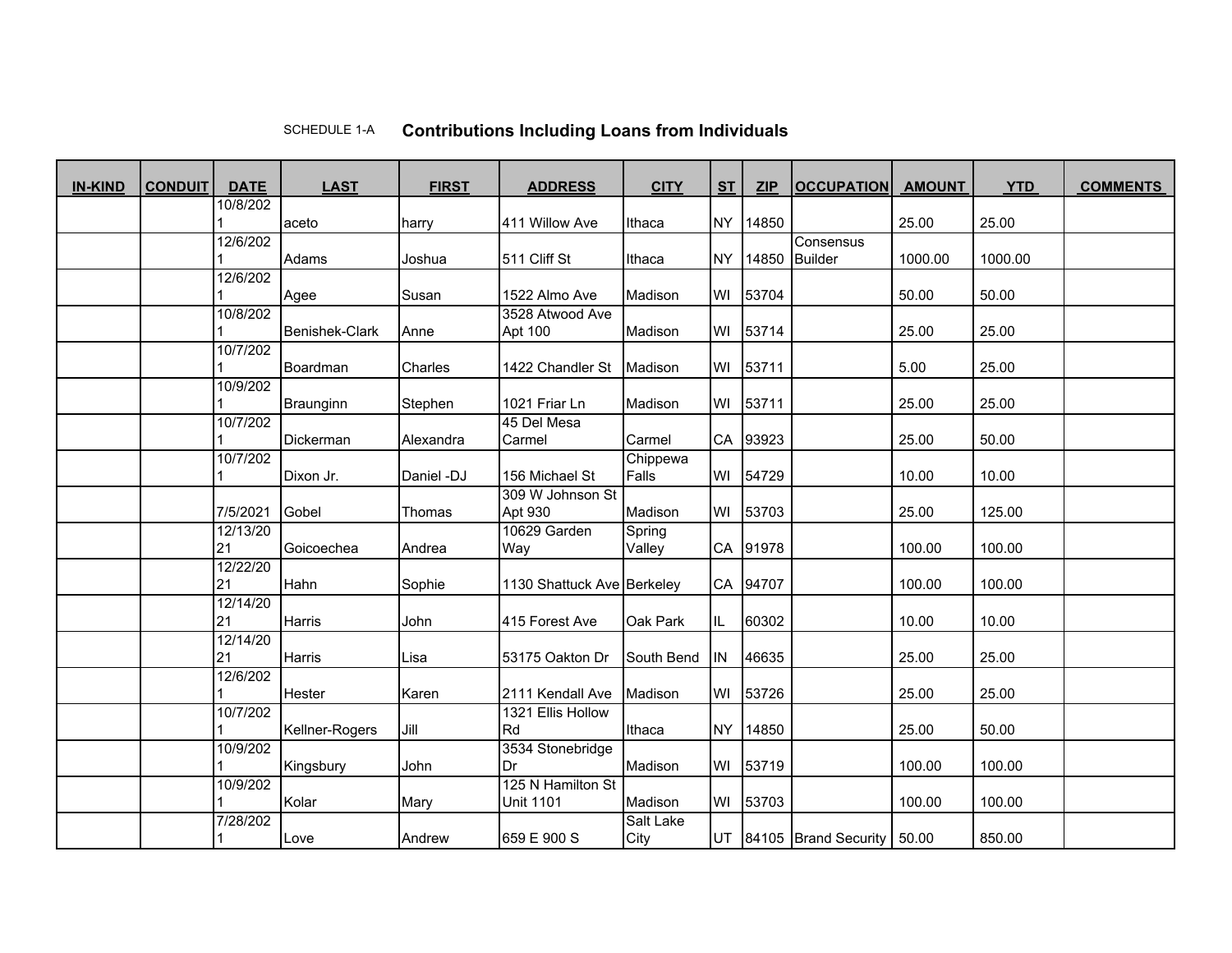| 8/28/202       |               |         |                    | <b>Salt Lake</b>         |           |          |                         |        |        |  |
|----------------|---------------|---------|--------------------|--------------------------|-----------|----------|-------------------------|--------|--------|--|
|                | Love          | Andrew  | 659 E 900 S        | City                     | UT        |          | 84105 Brand Security    | 50.00  | 850.00 |  |
| 9/28/202       |               |         |                    | <b>Salt Lake</b>         |           |          |                         |        |        |  |
|                | Love          | Andrew  | 659 E 900 S        | City<br><b>Salt Lake</b> |           |          | UT 84105 Brand Security | 50.00  | 850.00 |  |
| 10/28/20<br>21 | Love          | Andrew  | 659 E 900 S        | City                     | <b>UT</b> |          | 84105 Brand Security    | 50.00  | 850.00 |  |
| 11/28/20       |               |         |                    | <b>Salt Lake</b>         |           |          |                         |        |        |  |
| 21             | Love          | Andrew  | 659 E 900 S        | City                     |           |          | UT 84105 Brand Security | 50.00  | 850.00 |  |
| 12/7/202       |               |         |                    |                          |           |          |                         |        |        |  |
|                | <b>McGraw</b> | John    | 172 Millerton Rd   | Lakeville                | <b>CT</b> | 06039    |                         | 100.00 | 100.00 |  |
| 12/19/20       |               |         | 2971 Index Rd Apt  |                          |           |          |                         |        |        |  |
| 21             | McGuire       | Patrick | 212                | Fitchburg                |           | WI 53713 |                         | 1.00   | 1.00   |  |
| 10/9/202       |               |         | 4611 Winnequah     |                          |           |          |                         |        |        |  |
|                | Midelfort     | Sigurd  | Rd                 | Monona                   | WI        | 53716    |                         | 25.00  | 25.00  |  |
| 12/2/202       |               |         | 2860 Gladstone     |                          |           |          |                         |        |        |  |
|                | Morgan        | Jason   | Ave                | Ann Arbor                | MI        | 48104    |                         | 50.00  | 50.00  |  |
| 10/10/20       |               |         |                    |                          |           |          |                         |        |        |  |
| 21             | Nohl          | Phil    | 1617 S 10th St     | Sheboygan                | WI        | 53081    | Not Employed            | 250.00 | 250.00 |  |
| 10/7/202       |               |         | 3100 N Sheridan    |                          |           |          |                         |        |        |  |
|                | Partridge     | Ellen   | Rd Apt 2B          | Chicago                  | IL        | 60657    |                         | 25.00  | 25.00  |  |
| 10/7/202       |               |         |                    |                          |           |          |                         |        |        |  |
|                | Pekarek Krohn | Jamie   | 1812 Keyes Ave     | Madison                  | WI        | 53711    |                         | 25.00  | 25.00  |  |
| 10/11/20       |               |         |                    |                          |           |          |                         |        |        |  |
| 21             | Poulin        | Michael | 32 Highland Dr     | Williamsville            |           | NY 14221 |                         | 25.00  | 25.00  |  |
| 7/27/202       |               |         | 445 W Gilman St    |                          |           |          |                         |        |        |  |
|                | Rieder        | Adam    | Apt 203            | Madison                  | WI        | 53703    |                         | 15.00  | 15.00  |  |
| 10/8/202       | Robey-Duncomb | Cynthia |                    | Madison                  | WI        | 53719    |                         | 25.00  | 25.00  |  |
| 12/6/202       |               |         | 3922 Cosgrove Dr   |                          |           |          |                         |        |        |  |
|                | rosenwasser   | penny   | 3792 Canon Ave     | Oakland                  | CA        | 94602    |                         | 50.00  | 100.00 |  |
| 12/14/20       |               |         |                    |                          |           |          |                         |        |        |  |
| 21             | Scanlon       | William | 616 S Ingersoll St | Madison                  | WI        | 53703    |                         | 25.00  | 25.00  |  |
| 10/7/202       |               |         | 211 Rachel         |                          |           |          |                         |        |        |  |
|                | Shapiro       | Elan    | Carson Way         | Ithaca                   | <b>NY</b> | 14850    |                         | 25.00  | 25.00  |  |
| 10/9/202       |               |         |                    |                          |           |          | Regional                |        |        |  |
|                | Shore         | Debra   | 9232 Avers Ave     | Evanston                 | IL        | 60203    | Administrator           | 250.00 | 750.00 |  |
| 12/14/20       |               |         |                    |                          |           |          | Regional                |        |        |  |
| 21             | Shore         | Debra   | 9232 Avers Ave     | Evanston                 | IL        | 60203    | Administrator           | 250.00 | 750.00 |  |
| 10/16/20       |               |         |                    |                          |           |          |                         |        |        |  |
| 21             | Strickland    | Mary    | 307 Glenthistle Ct | Madison                  | WI        | 53705    |                         | 100.00 | 100.00 |  |
| 10/7/202       |               |         | 818 S Gammon       |                          |           |          |                         |        |        |  |
|                | Subeck        | Lisa    | Rd Apt 4           | Madison                  |           | WI 53719 |                         | 25.00  | 25.00  |  |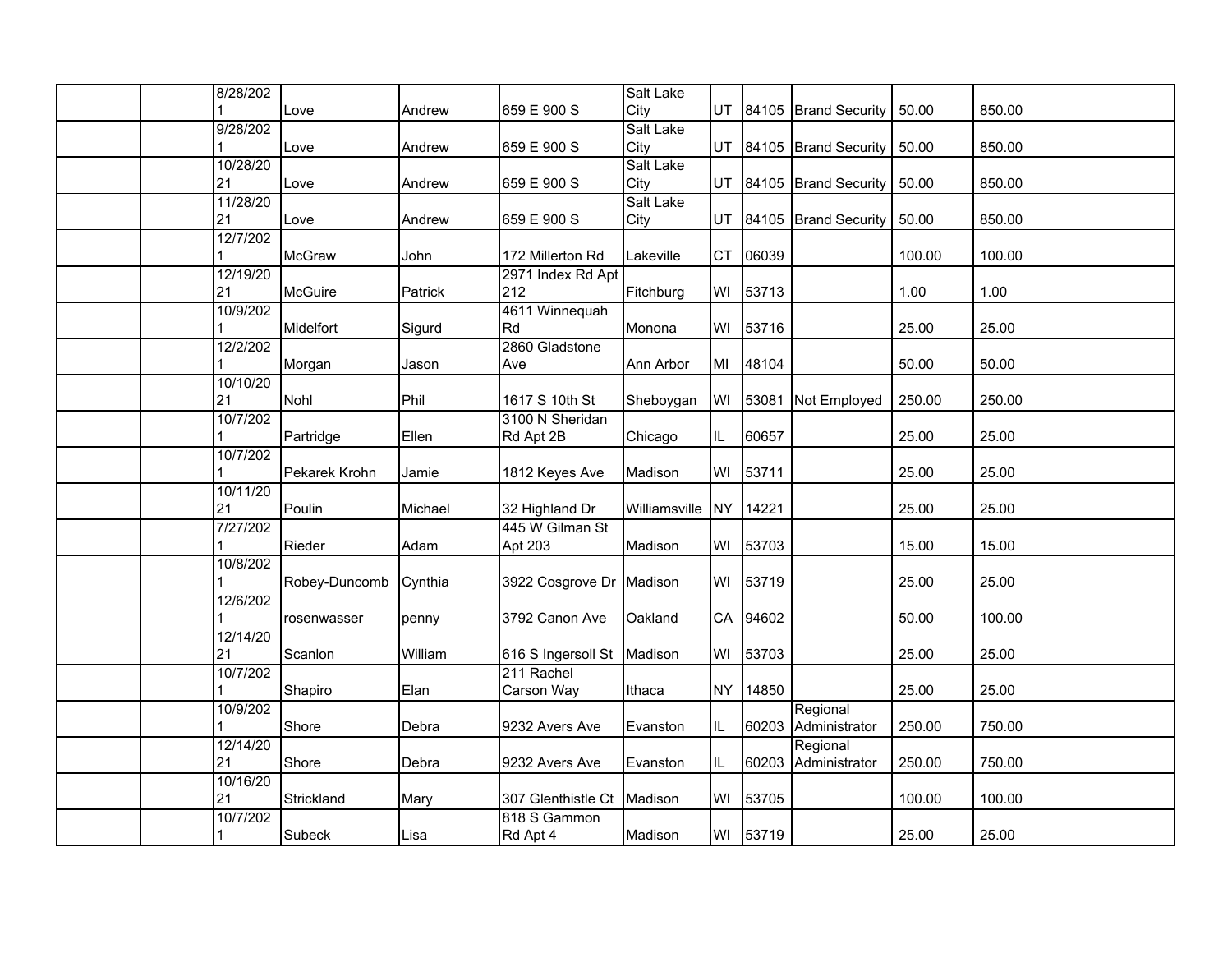|  | 12/15/20<br>21 | Sullivan | Jacqueline | 6405 Bridge Rd<br>Apt UNIT103 | Madison               | WI 53713 |                       | 10.00  | 35.00  |  |
|--|----------------|----------|------------|-------------------------------|-----------------------|----------|-----------------------|--------|--------|--|
|  | 10/7/202       |          |            | 21 Brooktondale               |                       |          |                       |        |        |  |
|  |                | Suter    | John       | Rd                            | Ithaca                |          | NY 14850 not employed | 100.00 | 550.00 |  |
|  | 12/14/20       |          |            | 21 Brooktondale               |                       |          |                       |        |        |  |
|  | 21             | Suter    | John       | Rd                            | Ithaca                |          | NY 14850 not employed | 150.00 | 550.00 |  |
|  | 12/23/20       |          |            | 21 Brooktondale               |                       |          |                       |        |        |  |
|  | 21             | Suter    | John       | Rd                            | Ithaca                |          | NY 14850 not employed | 200.00 | 550.00 |  |
|  | 10/7/202       |          |            | 333 W Mifflin St              |                       |          |                       |        |        |  |
|  |                | Ward     | Sandra     | <b>Unit 6010</b>              | Madison               | WI 53703 |                       | 25.00  | 50.00  |  |
|  | 10/7/202       |          |            | 333 W Mifflin St              |                       |          |                       |        |        |  |
|  |                | Ward     | Sandra     | <b>Unit 6010</b>              | Madison               | WI 53703 |                       | 25.00  | 50.00  |  |
|  | 10/7/202       |          |            | 334 Brooktondale              | Brooktondal           |          |                       |        |        |  |
|  |                | Weiser   | Irene      | Rd                            | $\mathbf e$           | NY 14817 |                       | 50.00  | 50.00  |  |
|  | 10/8/202       |          |            | 877 Arthur Dr Apt             |                       |          |                       |        |        |  |
|  |                | Welch    | Anissa     | 5                             | Milton                | WI 53563 |                       | 25.00  | 25.00  |  |
|  | 12/4/202       |          |            | 5015 Lackawanna               |                       |          |                       |        |        |  |
|  |                | Wojahn   | Patrick    | <b>St</b>                     | College Park MD 20740 |          |                       | 100.00 | 100.00 |  |
|  | 12/7/202       |          |            |                               |                       |          |                       |        |        |  |
|  | 1              | Zellers  | Ledell     | 510 N Carroll St              | Madison               | WI 53703 |                       | 100.00 | 100.00 |  |
|  |                |          |            |                               |                       |          |                       |        |        |  |
|  |                |          |            |                               |                       |          |                       |        |        |  |
|  |                |          |            |                               |                       |          |                       |        |        |  |
|  |                |          |            |                               |                       |          |                       |        |        |  |
|  |                |          |            |                               |                       |          |                       |        |        |  |
|  |                |          |            |                               |                       |          |                       |        |        |  |
|  |                |          |            |                               |                       |          |                       |        |        |  |
|  |                |          |            |                               |                       |          |                       |        |        |  |
|  |                |          |            |                               |                       |          |                       |        |        |  |
|  |                |          |            |                               |                       |          |                       |        |        |  |
|  |                |          |            |                               |                       |          |                       |        |        |  |
|  |                |          |            |                               |                       |          |                       |        |        |  |
|  |                |          |            |                               |                       |          |                       |        |        |  |
|  |                |          |            |                               |                       |          |                       |        |        |  |
|  |                |          |            |                               |                       |          |                       |        |        |  |
|  |                |          |            |                               |                       |          |                       |        |        |  |
|  |                |          |            |                               |                       |          |                       |        |        |  |
|  |                |          |            |                               |                       |          |                       |        |        |  |
|  |                |          |            |                               |                       |          |                       |        |        |  |
|  |                |          |            |                               |                       |          |                       |        |        |  |
|  |                |          |            |                               |                       |          |                       |        |        |  |
|  |                |          |            |                               |                       |          |                       |        |        |  |
|  |                |          |            |                               |                       |          |                       |        |        |  |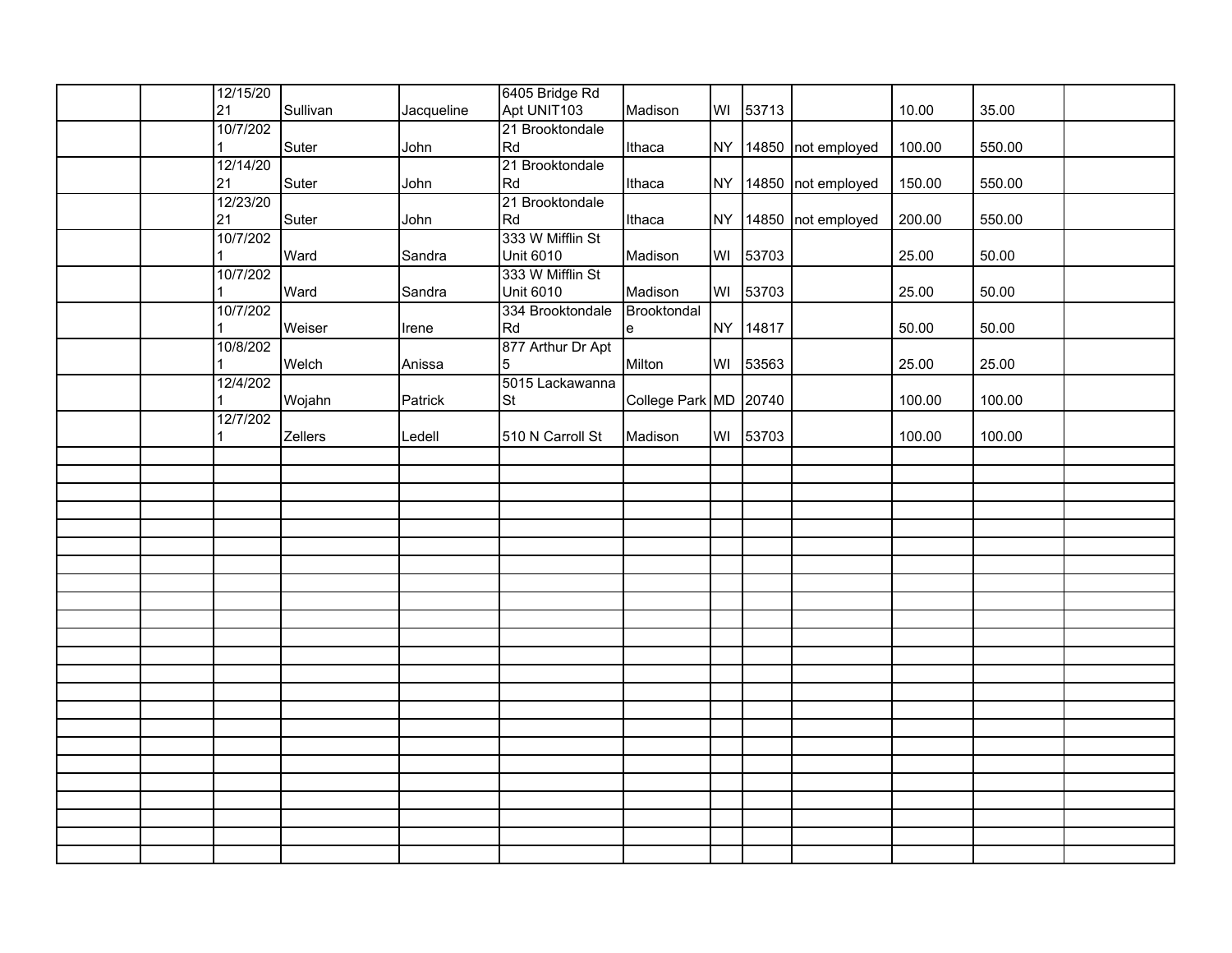## SCHEDULE 2-A**Gross Expenditures**

| <b>IN-KIND</b> | <b>DATE</b> | <b>NAME</b>                | <b>ADDRESS</b>                   | <b>CITY</b> | <b>ST</b> | <b>ZIP</b> | <b>PURPOSE</b>      | <b>AMOUNT</b> | <b>COMMENTS</b>     |
|----------------|-------------|----------------------------|----------------------------------|-------------|-----------|------------|---------------------|---------------|---------------------|
|                |             |                            |                                  | West        |           |            |                     |               |                     |
|                | 7/11/2021   | ActBlue Non-Federal        | PO Box 441146                    | Somerville  | MA        |            | 02144 Bank Charges  | 0.99          | <b>Bank Charges</b> |
|                |             |                            |                                  | West        |           |            |                     |               |                     |
|                | 8/1/2021    | ActBlue Non-Federal        | PO Box 441146                    | Somerville  | MA        | 02144      | <b>Bank Charges</b> | 2.58          | <b>Bank Charges</b> |
|                |             |                            |                                  | West        |           |            |                     |               |                     |
|                | 8/29/2021   | <b>ActBlue Non-Federal</b> | PO Box 441146                    | Somerville  | MA        | 02144      | <b>Bank Charges</b> | 1.98          | <b>Bank Charges</b> |
|                |             |                            |                                  | West        |           |            |                     |               |                     |
|                | 9/30/2021   | ActBlue Non-Federal        | PO Box 441146                    | Somerville  | <b>MA</b> | 02144      | <b>Bank Charges</b> | 1.98          | <b>Bank Charges</b> |
|                | 10/10/202   |                            |                                  | West        |           |            |                     |               |                     |
|                |             | ActBlue Non-Federal        | PO Box 441146                    | Somerville  | <b>MA</b> |            | 02144 Bank Charges  | 48.05         | <b>Bank Charges</b> |
|                | 10/17/202   |                            |                                  | West        |           |            |                     |               |                     |
|                |             | <b>ActBlue Non-Federal</b> | PO Box 441146                    | Somerville  | <b>MA</b> |            | 02144 Bank Charges  | 4.94          | <b>Bank Charges</b> |
|                | 10/31/202   |                            |                                  | West        |           |            |                     |               |                     |
|                |             | <b>ActBlue Non-Federal</b> | PO Box 441146                    | Somerville  | MA        | 02144      | <b>Bank Charges</b> | 1.98          | <b>Bank Charges</b> |
|                | 11/28/202   |                            |                                  | West        |           |            |                     |               |                     |
|                |             | <b>ActBlue Non-Federal</b> | PO Box 441146                    | Somerville  | <b>MA</b> |            | 02144 Bank Charges  | 1.98          | <b>Bank Charges</b> |
|                |             |                            |                                  | West        |           |            |                     |               |                     |
|                | 12/5/2021   | <b>ActBlue Non-Federal</b> | PO Box 441146                    | Somerville  | MA        | 02144      | <b>Bank Charges</b> | 84.65         | <b>Bank Charges</b> |
|                | 12/12/202   |                            |                                  | West        |           |            |                     |               |                     |
|                |             | <b>ActBlue Non-Federal</b> | PO Box 441146                    | Somerville  | MA        | 02144      | <b>Bank Charges</b> | 52.35         | <b>Bank Charges</b> |
|                | 12/19/202   |                            |                                  | West        |           |            |                     |               |                     |
|                |             | <b>ActBlue Non-Federal</b> | PO Box 441146                    | Somerville  | MA        | 02144      | <b>Bank Charges</b> | 22.58         | <b>Bank Charges</b> |
|                | 12/26/202   |                            |                                  | West        |           |            |                     |               |                     |
|                |             | ActBlue Non-Federal        | PO Box 441146                    | Somerville  | <b>MA</b> | 02144      | <b>Bank Charges</b> | 7.90          | <b>Bank Charges</b> |
|                | 12/31/202   |                            |                                  | West        |           |            |                     |               |                     |
|                |             | ActBlue Non-Federal        | PO Box 441146                    | Somerville  | MA        | 02144      | <b>Bank Charges</b> | 149.84        | <b>Bank Charges</b> |
|                |             |                            | 1445 New York Ave NW             |             |           |            |                     |               |                     |
|                | 11/3/2021   | NGP Van, Inc.              | <b>Ste 200</b>                   | Washington  | <b>DC</b> | 20005      | Campaign Software   | 960.00        | Campaign Software   |
|                |             |                            | 12120 Sunset Hills Rd Ste        |             |           |            |                     |               |                     |
|                | 7/2/2021    | Paya                       | 500<br>12120 Sunset Hills Rd Ste | Reston      | VA        |            | 20190 Bank fees     | 22.50         | <b>Bank</b> fees    |
|                |             |                            | 500                              |             |           |            |                     |               |                     |
|                | 8/2/2021    | Paya                       | 12120 Sunset Hills Rd Ste        | Reston      | VA        |            | 20190 Bank fees     | 22.50         | <b>Bank</b> fees    |
|                | 9/2/2021    |                            | 500                              | Reston      | VA        |            | 20190 Bank fees     | 22.50         | <b>Bank</b> fees    |
|                |             | Paya                       |                                  |             |           |            |                     |               |                     |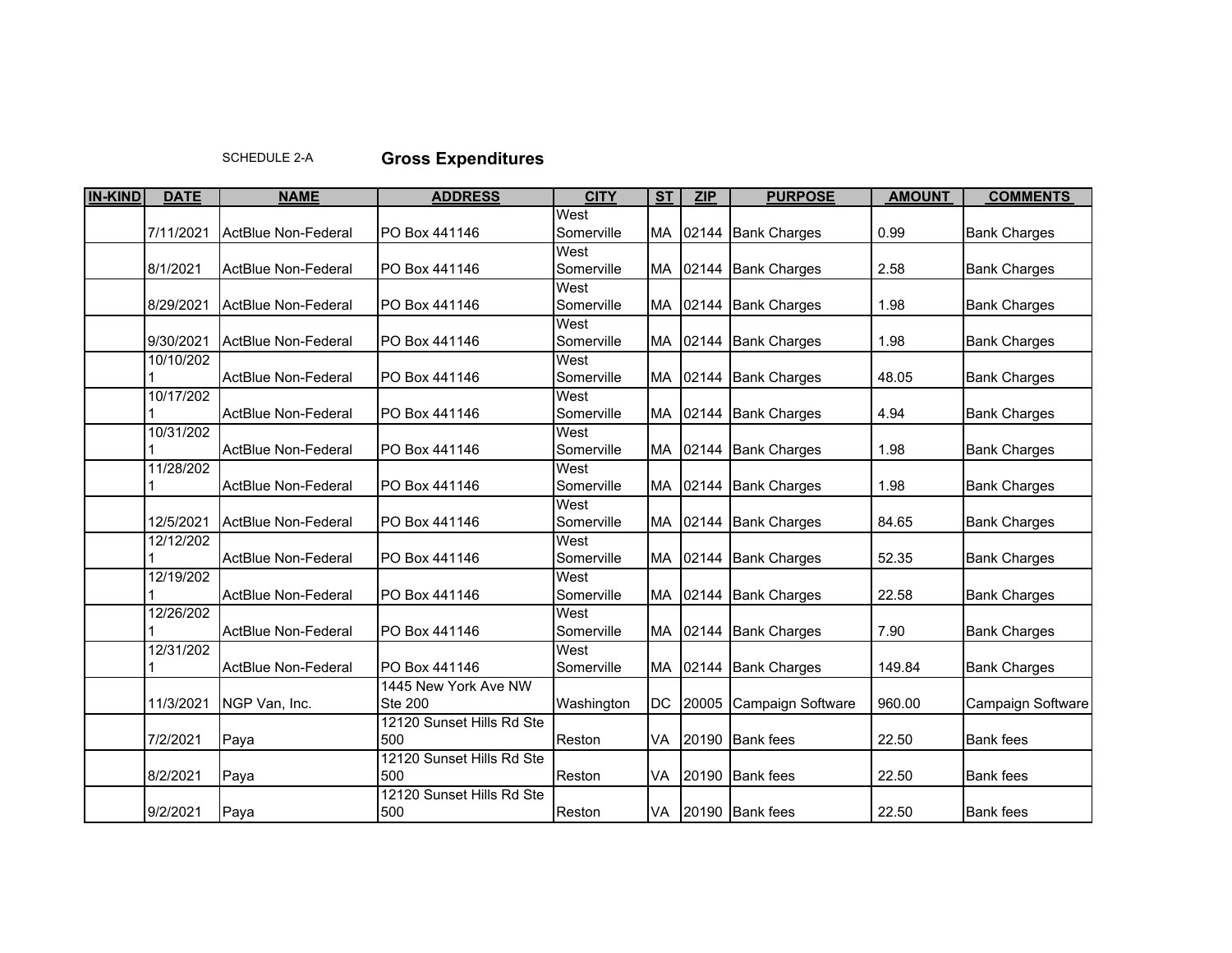|                |                         | 12120 Sunset Hills Rd Ste |          |           |                      |        |                  |
|----------------|-------------------------|---------------------------|----------|-----------|----------------------|--------|------------------|
| 10/4/2021      | Paya                    | 500                       | Reston   |           | VA 20190 Bank fees   | 117.25 | <b>Bank</b> fees |
|                |                         | 12120 Sunset Hills Rd Ste |          |           |                      |        |                  |
| 11/1/2021 Paya |                         | 500                       | Reston   |           | VA 20190 Bank fees   | 22.50  | <b>Bank</b> fees |
|                |                         | 12120 Sunset Hills Rd Ste |          |           |                      |        |                  |
| 12/2/2021 Paya |                         | 500                       | Reston   |           | VA 20190 Bank fees   | 22.50  | <b>Bank</b> fees |
|                | South Central           |                           |          |           |                      |        |                  |
| 8/14/2021      | Federation of Labor     | 1602 S Park St Rm 228     | Madison  | WI        | 53715 News Paper Add | 420.00 | News Paper Add   |
|                |                         |                           |          |           |                      |        |                  |
|                | 7/28/2021 Wix.Com, Inc. |                           | New York | <b>NY</b> | wix.com              | 19.90  | wix.com          |
|                |                         |                           |          |           |                      |        |                  |
|                | 8/28/2021 Wix.Com, Inc. |                           | New York | <b>NY</b> | wix.com              | 19.90  | wix.com          |
|                |                         |                           |          |           |                      |        |                  |
| 9/28/2021      | Wix.Com, Inc.           |                           | New York | <b>NY</b> | wix.com              | 19.90  | wix.com          |
| 10/28/202      |                         |                           |          |           |                      |        |                  |
|                | Wix.Com, Inc.           |                           | New York | <b>NY</b> | wix.com              | 19.90  | wix.com          |
| 11/29/202      |                         |                           |          |           |                      |        |                  |
|                | Wix.Com, Inc.           |                           | New York | <b>NY</b> | wix.com              | 19.90  | wix.com          |
| 12/29/202      |                         |                           |          |           |                      |        |                  |
|                | Wix.Com, Inc.           |                           | New York | <b>NY</b> | wix.com              | 19.90  | wix.com          |
|                |                         |                           |          |           |                      |        |                  |
|                |                         |                           |          |           |                      |        |                  |
|                |                         |                           |          |           |                      |        |                  |
|                |                         |                           |          |           |                      |        |                  |
|                |                         |                           |          |           |                      |        |                  |
|                |                         |                           |          |           |                      |        |                  |
|                |                         |                           |          |           |                      |        |                  |
|                |                         |                           |          |           |                      |        |                  |
|                |                         |                           |          |           |                      |        |                  |
|                |                         |                           |          |           |                      |        |                  |
|                |                         |                           |          |           |                      |        |                  |
|                |                         |                           |          |           |                      |        |                  |
|                |                         |                           |          |           |                      |        |                  |
|                |                         |                           |          |           |                      |        |                  |
|                |                         |                           |          |           |                      |        |                  |
|                |                         |                           |          |           |                      |        |                  |
|                |                         |                           |          |           |                      |        |                  |
|                |                         |                           |          |           |                      |        |                  |
|                |                         |                           |          |           |                      |        |                  |
|                |                         |                           |          |           |                      |        |                  |